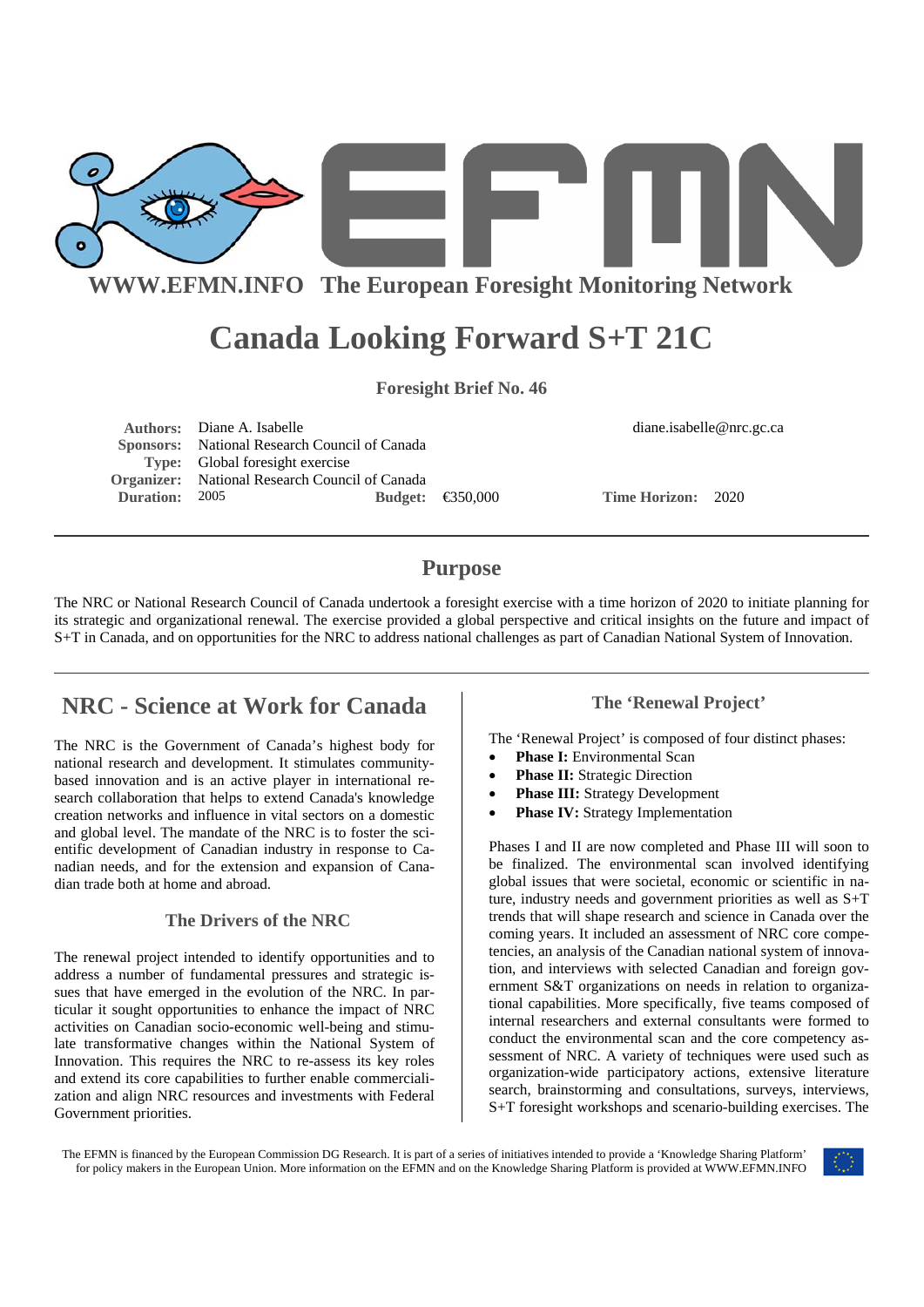process also involved consultation with internal and external stakeholders. A consolidation exercise was followed by an exploration of possible futures and impacts via a scenariobuilding exercise. A 'Strategy and Priorities Committee' led by a senior executive oversaw and guided the iterative process, while a project management team structured what was in effect a complex and rather novel initiative for the NRC.

#### **Findings of the Environmental Scan**

The main findings are as follows:

- **Changes in Cultural Identity:** By 2025 it is expected that roughly 22% of the Canadian population will be aged 65 and over. By then Canada's population is expected to be around 35 million with visible minorities accounting for 19% to 23% of the total. Between 6.3 and 8.5 million citizens will reflect cultures, values and religions that are quite different from those upon which the country was founded. Demographic change will have economic and social impact in terms of a smaller workforce, lower productivity, pension payment liability, changing consumer expectations and increased demands on natural resources.
- **Worldwide Decline of the Nation State:** Although democracy is on the rise there is also a growing number of failed nation-states. The nation-state is seen to be losing ground to trade and religious groupings as the primary source of identity and Canada's place in the world will decline.
- **Loss of Leadership by Western Society:** In the 20<sup>th</sup> century it was widely assumed that the future would be owned and defined by western industrial cultures, technologies, economies and world views. Shifts in the way we think about the world contribute to a loss of confidence in institutions and leadership in western society.
- **Demand for Greater Security:** Rapidly increasing global interdependence brings new threats and vulnerabilities. The ability of the state to deal with the privatization of conflict weakens. To some extent 'security' drives how we perceive the world and how we react within it.

From this backdrop several challenges of critical importance for Canada and the world have been identified.

**Chronic Diseases and an Aging Population:** Chronic disease is the most common and costly health problem worldwide. Chronic diseases must be addressed to ensure quality of life for an aging population. Opportunities exist in the area of early diagnosis, monitoring and cures for many of these diseases based on Canadian strengths in genomics, proteomics, biosensors, biomaterials and nanotechnology areas.

**Pandemics and Infectious Diseases:** Bacteria and viruses are able to develop resistance to essentially all antimicrobial and antiviral agents marketed to date. With population movement at an all-time high, conditions are ideal for the global transmission of infection. There is need for quick identification of infectious agents, for the creation of a robust, innovative production capacity for vaccines. Traditionally the vaccine market was unattractive to investors but the economics of vaccines may be improving, particularly with countries now scrambling to stockpile vaccines. Canada has responded with the creation of the 'Public Health Agency of Canada' and is viewed as one of the countries better prepared for a pandemic.

**Natural Resource R&D:** In all challenges that were examined, the Canadian resource sectors, including agri-food, forests, energy, minerals and metals, as well as related industries are some of the largest contributors to our GDP. While there are many S&T players involved in these sectors, they, for the most part, concentrate on the early stages of the value chain and on development of markets; the goals are primarily sustainability, efficiency and marketability. This is one of the sectors in which there is clearly an urgent need for R&D, particularly in innovative value-added opportunities such as **Agrifood,** where it is likely that developed countries will achieve the goal of producing sufficient quantities and qualities of value-added agri-food products to have a significant positive impact on their economies within the next 10 years. In the area of **Forestry** Canada has proven its ability to be innovative and with the right combination of R&D and policy frameworks it should not only maintain its global position but improve upon it. The **Mining and Minerals** industry is well positioned to transform S+T advances into commercial activity. It fully appreciates both the commercial and environmental imperatives for its leadership role in sustainable development. The likelihood of achieving significant benefits is therefore very high. Canada is rich in **fresh water resources** whereas freshwater is becoming increasingly scarce around the world. Canada should seize the challenge and become a world leader in all related domains - purification, desalination, transportation of water; and safe water management through the application of technology.

**Environmentally Sound Technologies:** The emerging global market for environmental technologies presents a significant economic opportunity for Canada. This refers to all technologies to manage pollution through control, remediation, avoidance and monitoring. According to OECD findings **bio-based technologies** will provide both economic and environmental benefits that include cost savings of 10-50%, a reduction of CO2 emissions by 10- 80%, water savings of 20-50% and a significant reduction in pollution and toxic substances. In Canada, a combination of abundant biomass resources, a strong science base for industrial bioproducts and bioenergy, and federal priorities in favour of biotechnology, are creating a favourable climate for the development of a **new bioproducts** and **bioprocessing industry**. Canada is recognized as a **world leader in bio-fuel.** Reducing the cost of technologies and systems for biomass harvesting and conversion into bioproducts and bioenergy is therefore a major R&D target.

**Sustainable Energy and Economic Growth:** Access to adequate supplies of energy is both an opportunity and a prerequisite for growth. Although the potential benefits of **hydrogen and fuel cells** are significant, many challenges remain before they will offer a competitive energy alternative. Cost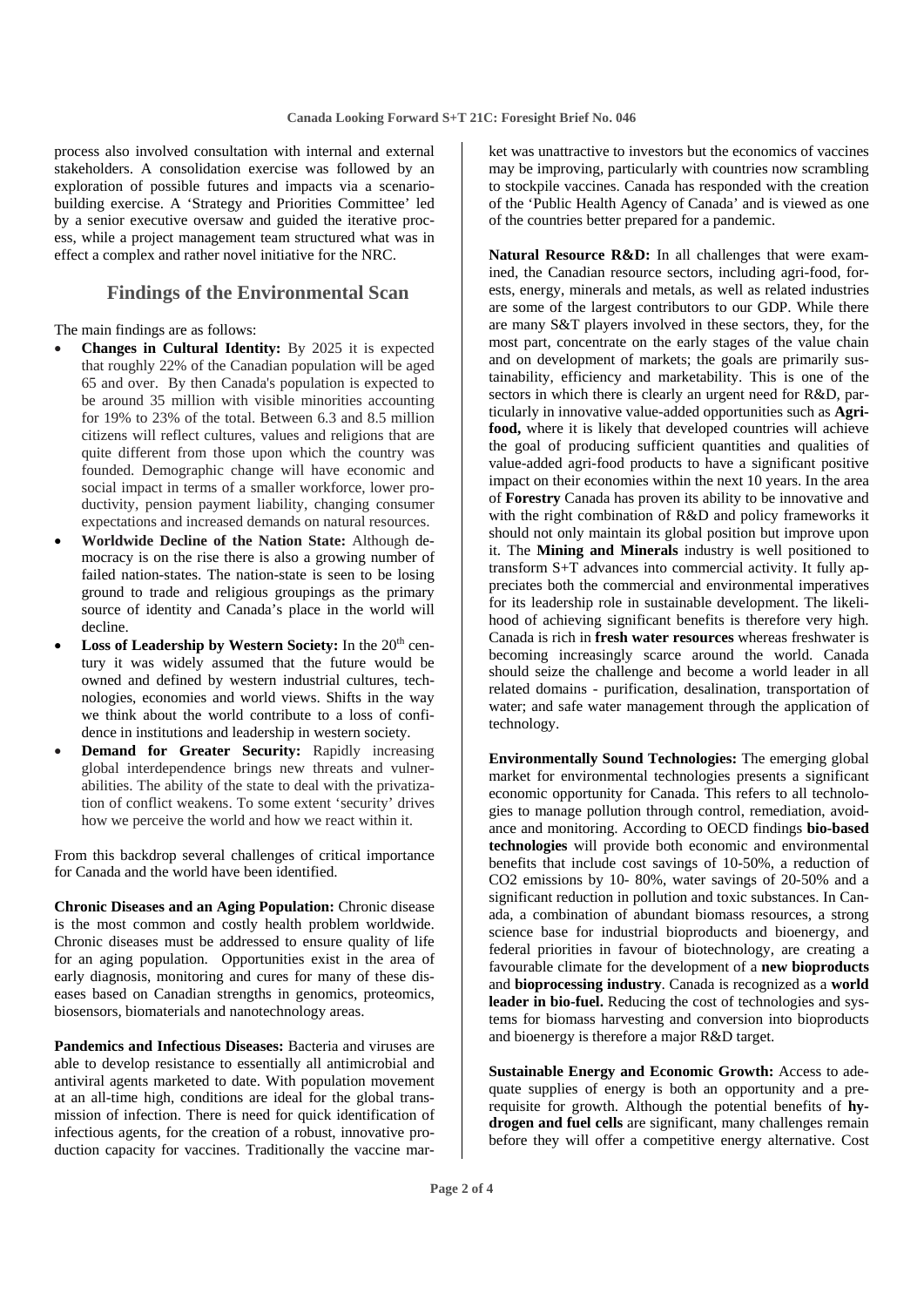and storage are the biggest challenges. Research is needed to develop storage technologies using materials such as metal hydrides and carbon nanostructures. **Solar and wind** are renewable energy sources that offer more than just a solution to meet our growing energy needs and address oil depletion and climate change problems. They also create new opportunities for economic growth and provide security benefits. Solar and wind energy will also accelerate the transition to reliance upon domestically available clean energy technologies. There is a renewed interest in **nuclear power** as an emission-free energy source and as a natural hedge against the environmental costs of fossil fuels. Uranium is one of the world's most important energy minerals, but is notable for its very low energy efficiency. Less than 1% of the resource is extracted as energy and the rest is stored as 'waste'. At this rate, Canadian uranium resources, about 14% of world total, will be exhausted within 50 years. R&D is required to make that technology 10 to 50 times more efficient. The **oceans** contain a huge amount of power that can be exploited for generating useful energy. Developed conversion systems concern tidal energy, thermal energy, marine currents and ocean waves. Canada is particularly rich in tidal current and wave energy resources.

**Connected Communities** both from a physical and virtual perspective will create new opportunities for many sectors of society, including transportation, trade, education, research, healthcare as well as security and government services. Connecting communities requires physical infrastructure for transportation, transportation technologies, network infrastructure, computational power, bandwidth, as well as software and hardware technologies to address the challenge. This connectivity is essential to support the new knowledge economy. While the Canadian economy is generally quite sound with growth maintained at roughly 2.7% in 2005 and forecast growth of 3.1% and increased employment for 2006, some factors of **Canadian competitiveness** are a cause for concern. Canada has dropped in economic performance and global competitiveness, productivity is lagging and the global balance of economic power is shifting to emerging giants such as China and India.



The previous graphic highlights S&T opportunity themes identified from the foresight study and validated with extensive consultations. These themes are interconnected and progress in one theme will almost certainly affect others. Most importantly these themes take into account the economy, society and the environment in an integrated way that provides the foundation for sustainable development.

#### **Strategic Direction**

Armed with the consolidated findings and insights from the environmental scan several activities took place in Phase II. A series of 26 workshops was held with NRC staff across the country from August to October 2005. Staff was asked for input on the key opportunities and challenges identified for NRC. The objective of these consultations was to build a shared understanding of the S+T opportunities and challenges for Canada from the perspective of the year 2020, and assess whether a strong role can be played by NRC.

Opportunities highlighted by staff were consistent with those identified in the foresight phase as key national issues: energy, natural resources, and health. These are summarised in the table below:

| <b>Protected and Managed</b><br><b>Natural Resources</b> | - Protection<br>- Management<br>- Conservation and<br>- Modelling for<br>- Water<br>- Minerals<br>- Oceans and<br>- Forests                                                             |  |
|----------------------------------------------------------|-----------------------------------------------------------------------------------------------------------------------------------------------------------------------------------------|--|
| <b>Healthy Canadians</b>                                 | - Wellness<br>- Public Health<br>- Prevention and<br>- Diagnosis as well as<br>- Drugs & Therapies for<br>- Age Related Diseases<br>- Chronic Diseases and<br>- Individualised Medecine |  |
| <b>Sustainable Energy</b>                                | - Efficiency<br>- Clean energy<br>- Conservation<br>- Alternatives<br>- Distribution                                                                                                    |  |
| <b>Healthy Industry</b>                                  | - Materials<br>- Manufacturing<br>- Commerzialisation<br>- Productivity<br>- Efficiency                                                                                                 |  |
| Connected, Safe,<br><b>Inclusive Communities</b>         | - Transportation<br>- Emergency Preparedness<br>- Connectivity & Communications<br>- Security<br>- Housing<br>- The e-Economy                                                           |  |